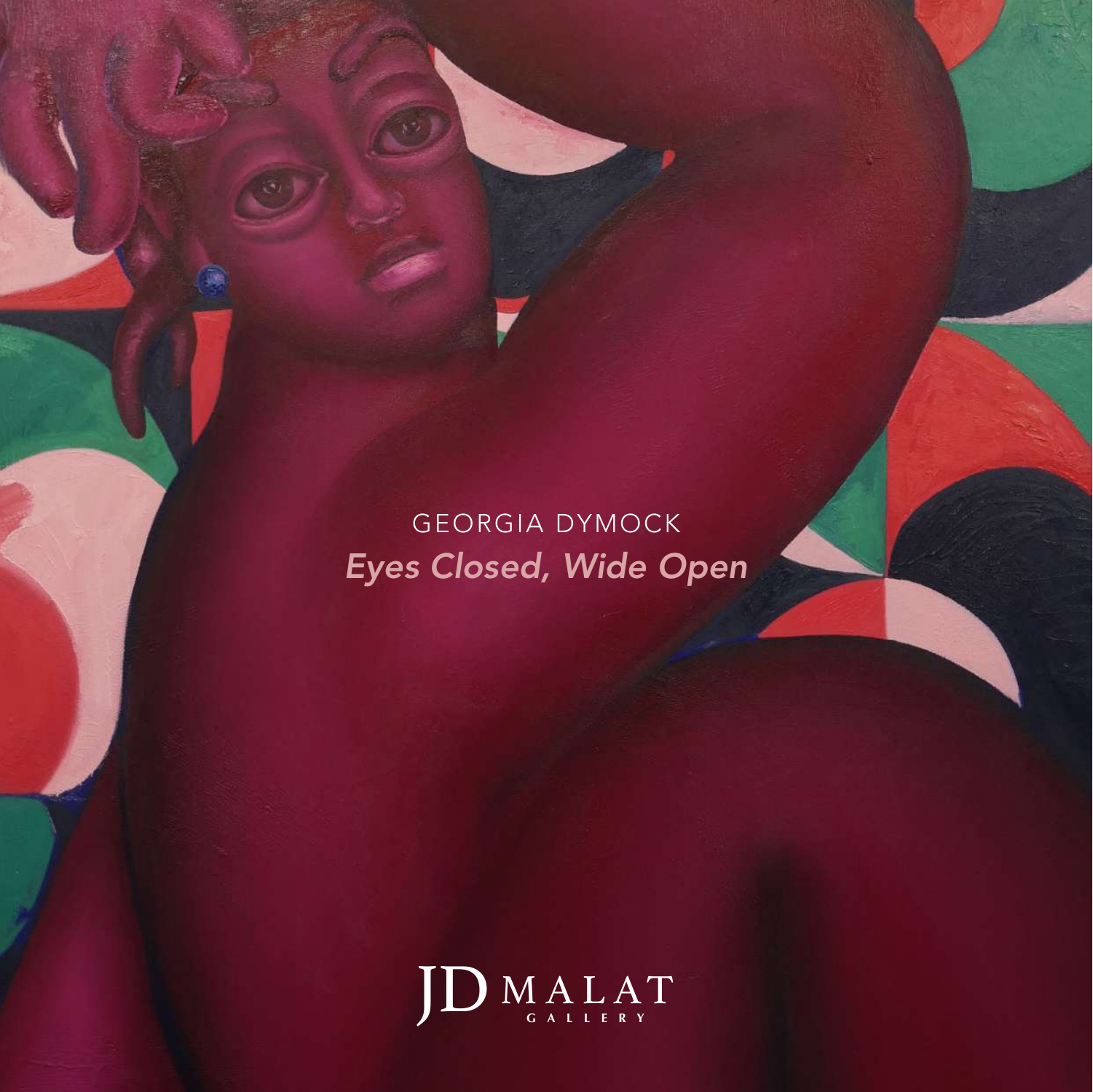7th June - 30th June 2022

# GEORGIA DYMOCK *Eyes Closed, Wide Open*

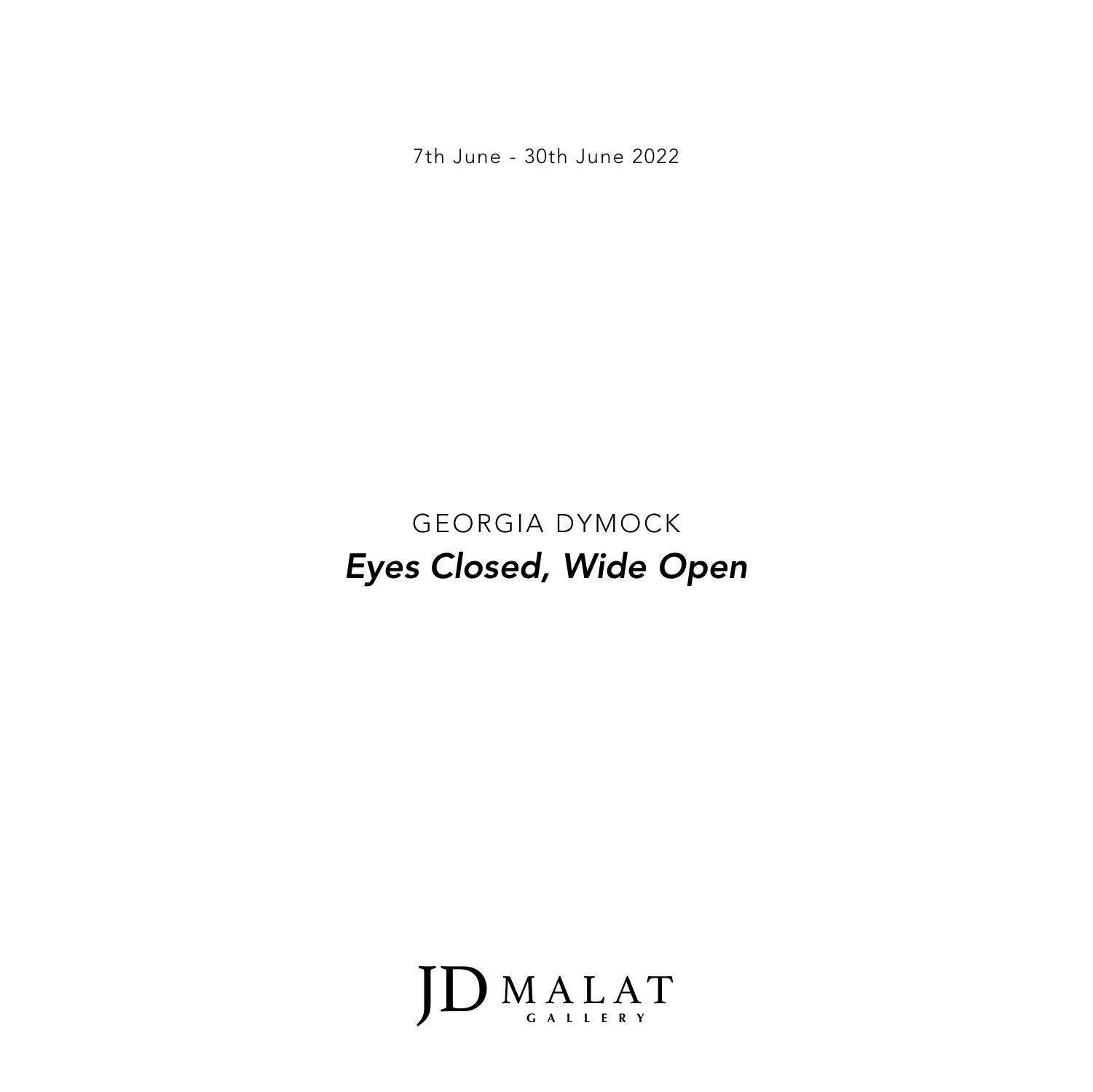

*Playing Games,* 2022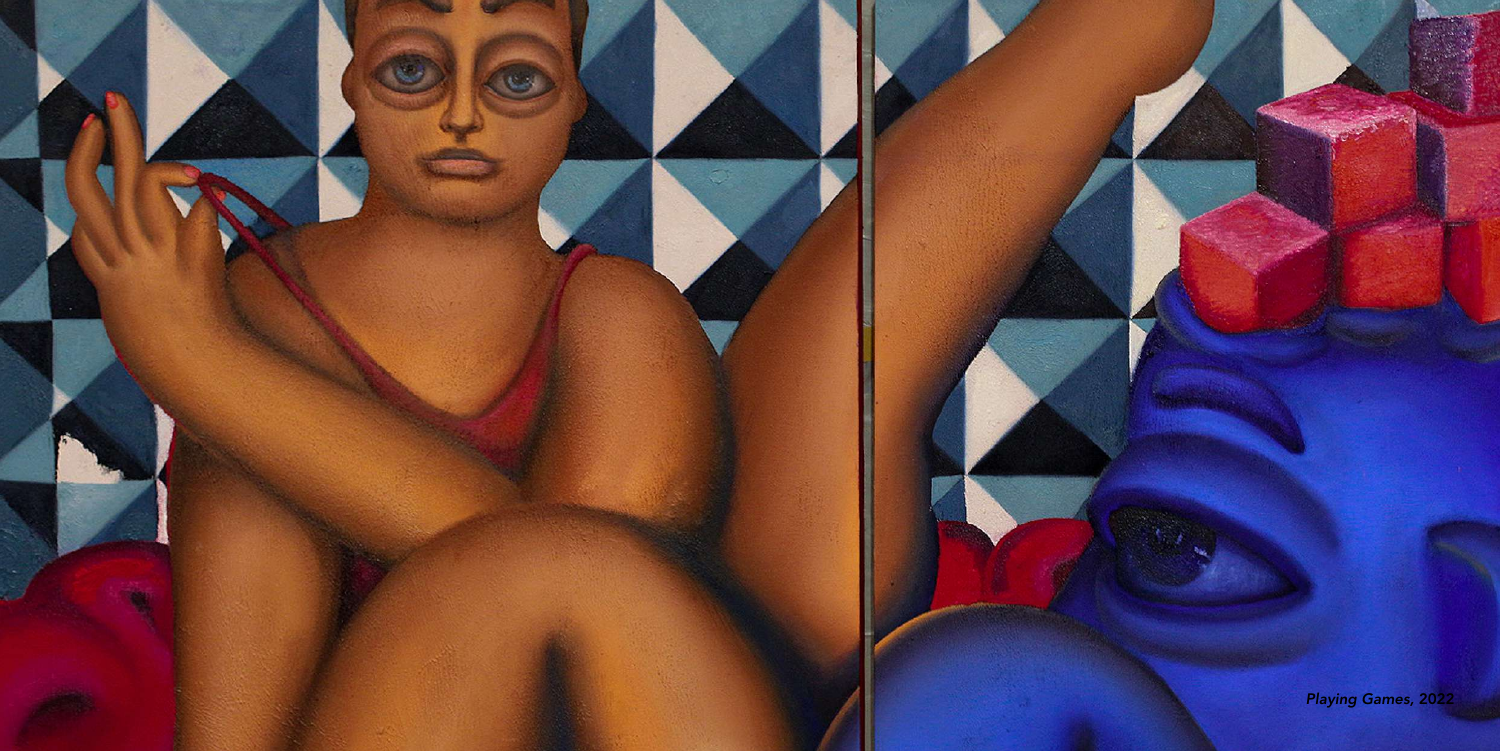

JD Malat Gallery is thrilled to present Georgia Dymock's second solo exhibition *Eyes Closed, Wide Open* in New York, open from 7th June - 30th June 2022. After a tremendously successful sell-out solo show at JD Malat Gallery in London earlier this year, the exhibition will feature an entirely new body of work featuring joyously plump shape-shifting forms which examine society's discussions on gender, identity and human form in our post-digital age.

Born in Derbyshire and based in London, Georgia Dymock (b.1998) is currently pursuing her MFA in painting at UCL, Slade School of Fine Art. With a BSc in Anthropology, Dymock uses her studies and their influence to create her human hybrid-entity figures that question identity and the female form.

At just 23 years old, Dymock first came to the attention of gallery Founder Jean-David Malat after his visit to the Slade School of Fine Art in search of London's newest and youngest artistic talent. Captivated by Dymock's luminous tubular painted forms Malat states: "I knew I was looking at an artist who engages with an important discussion about our post-digital era. Her work presents an uplifting, but also critical commentary on body image, gender and identity. The public and international collectors were truly mesmerised by her work during our London show. Now I am pleased to be able to share Georgia's work with the vibrant and diverse public of New York".

*Eyes Closed, Wide Open* includes ten new paintings which showcase Dymock's signature style of curvy contorted figures. The canvases display an array of tubular figures, some adorned with sunglasses, others holding everyday objects such as straws and cubes or blowing bubbles. The smooth and soft appearance of the forms from afar are disrupted by the immense texture upon close inspection of the painterly surface. This paradox between subject and surface is central to Dymock's exploration of the constant push-pull relationship between our virtual and physical worlds:

## GEORGIA DYMOCK *Eyes Closed, Wide Open*

"The normal nature and reality of a body is continuously brought into question in the online space. I am interested in the 'imperfections' that come through the labour of the process, where the paint gathers and hairs of the brush sit on the canvas." – Georgia Dymock.

Dymock's process begins with manual sketches transposed into Photoshop and Illustrator digital software which is then manipulated and translated back into the analogue world of paint on canvas. Her subjects reveal her re-imaginings of her friends, family and self, where figures are stripped of traditional body identifiers to allow for new meanings and identities that explore gender fluidity and body image within our contemporary society.

JD Malat Gallery will exhibit Dymock's engaging exhibition its New York gallery space in Chelsea. Viewers will be invited to explore Dymock's bridge between the digital and physical realms, and subsequently reflect on our evolving sense of 'self' within our contemporary age.

Georgia Dymock, in her studio 2022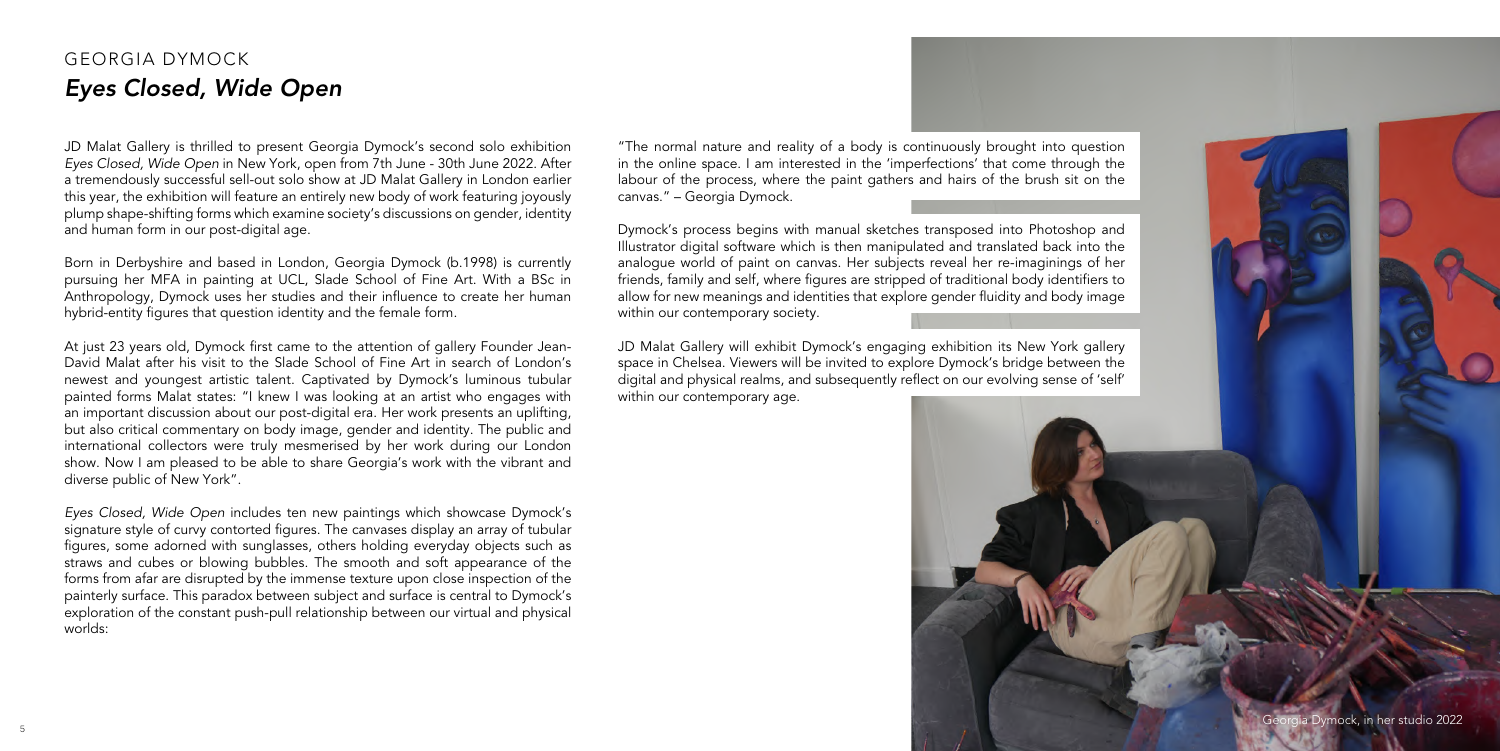7

*Figure Holding Block,* 2022

Oil on Linen 59 x 59 in 150 x 150 cm

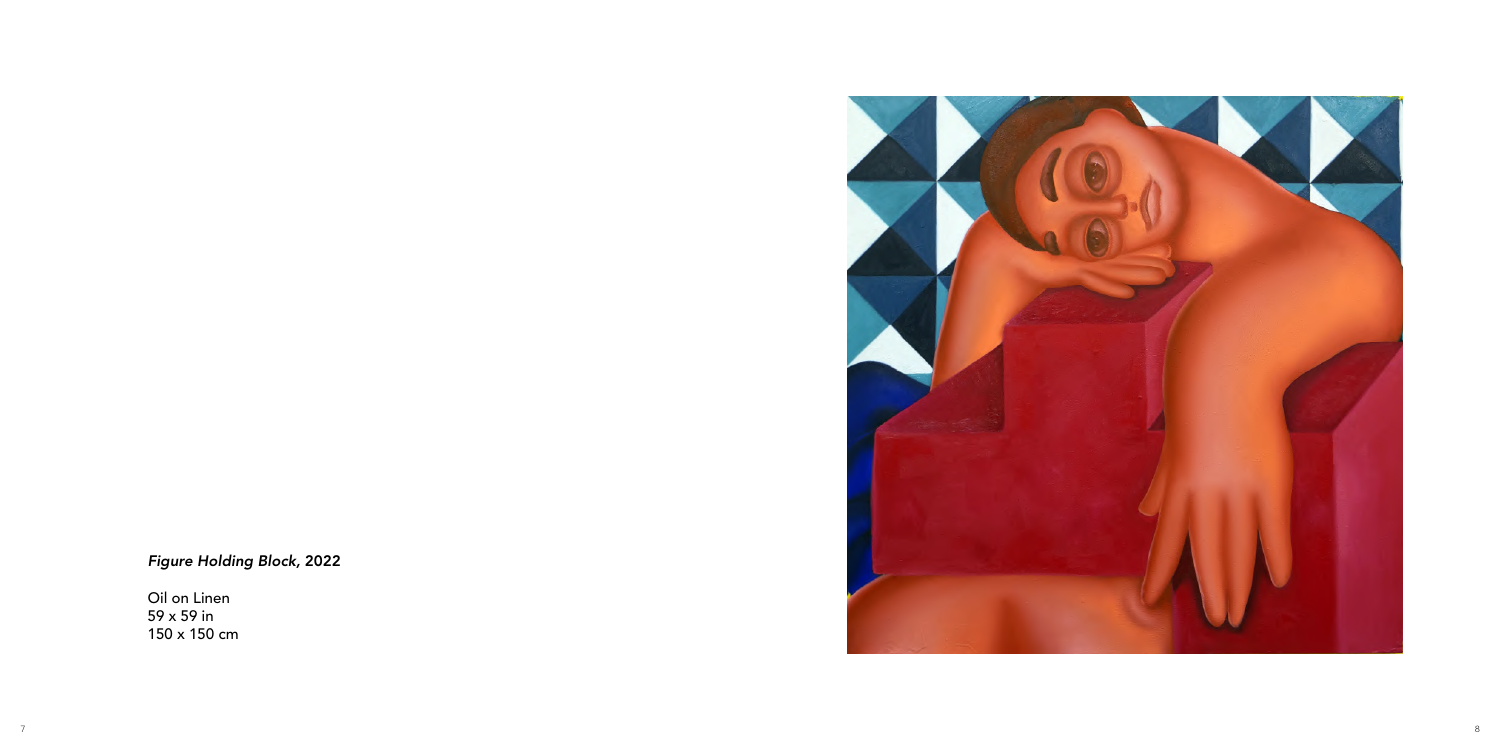## *Pulling Eyebrow,* 2022



Oil on linen 59 1/8 x 59 1/8 in 150 x 150 cm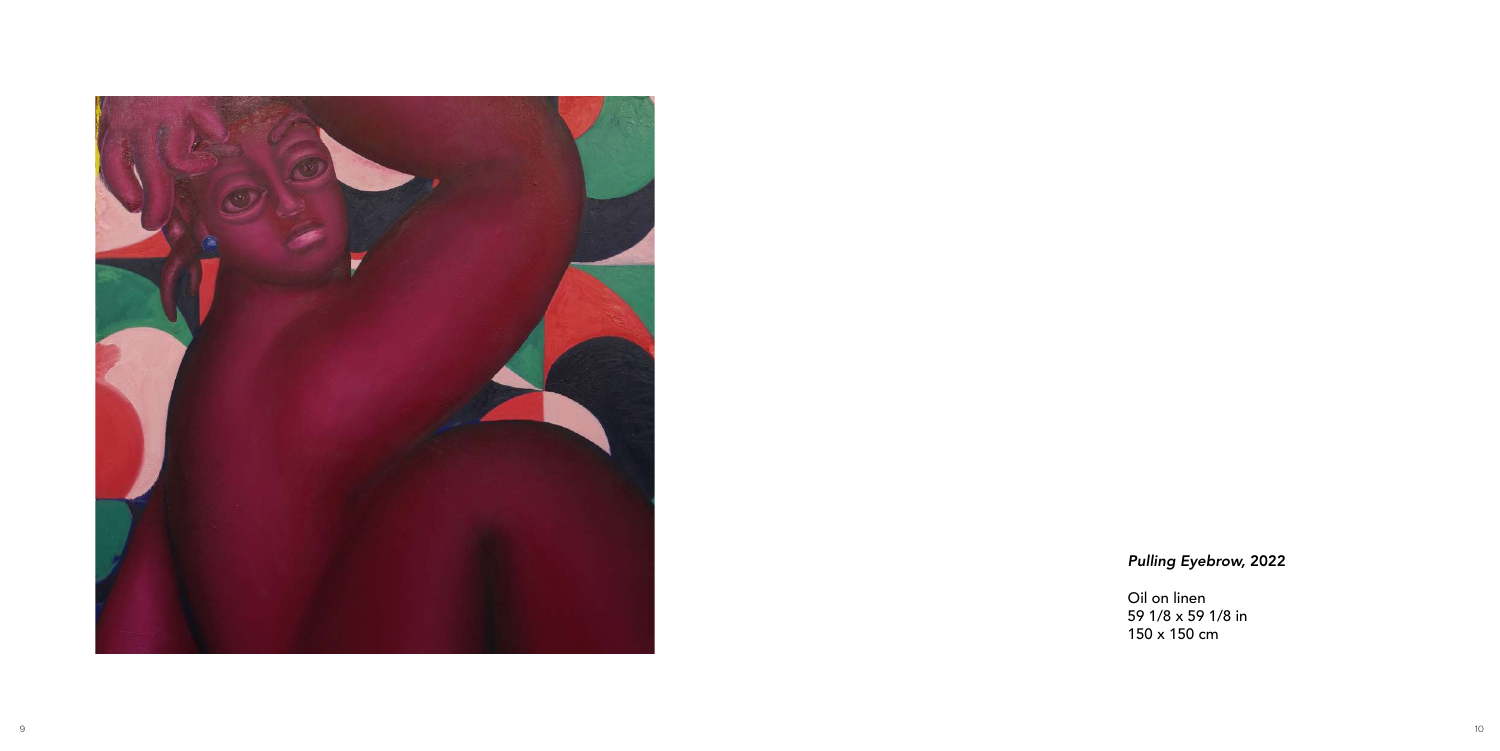

### *Figure Opening Eye,* 2022

Oil on linen 35 3/8 x 35 3/8 in 90 x 90 cm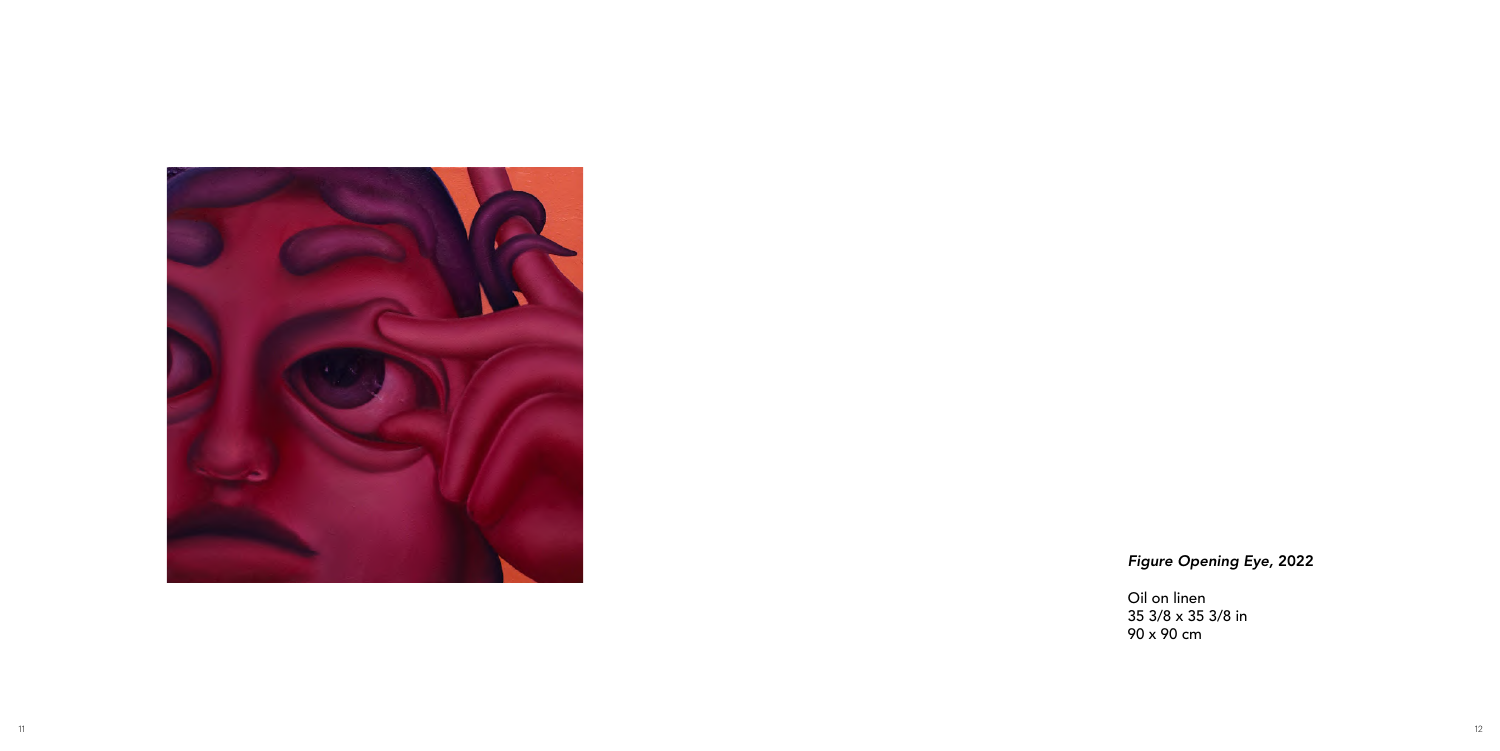

### *Playing Games,* 2022

Oil on linen 59 1/8 x 82 5/8 in 150 x 210 cm (Diptych part one: 150 x 120 cm, part two: 150 x 90 cm)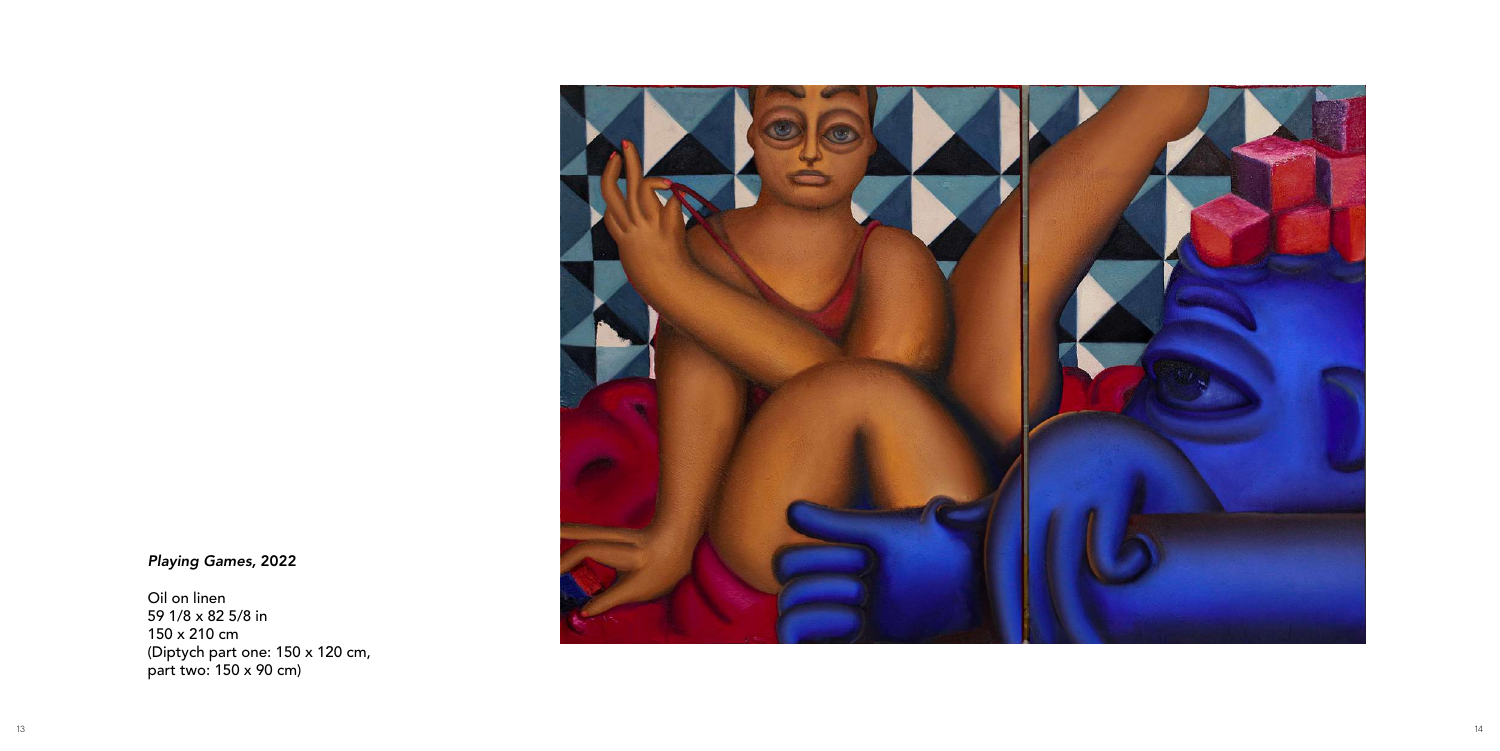



*Pulling Plait, Sucking Straw (Part one)'*, 2022

Oil on linen 59 1/8 x 47 1/4 in 150 x 120 cm

*'Pulling Plait, Sucking Straw (Part two)',* 2022

Oil on linen 66.9 in x 47.2 in 170 x 120 cm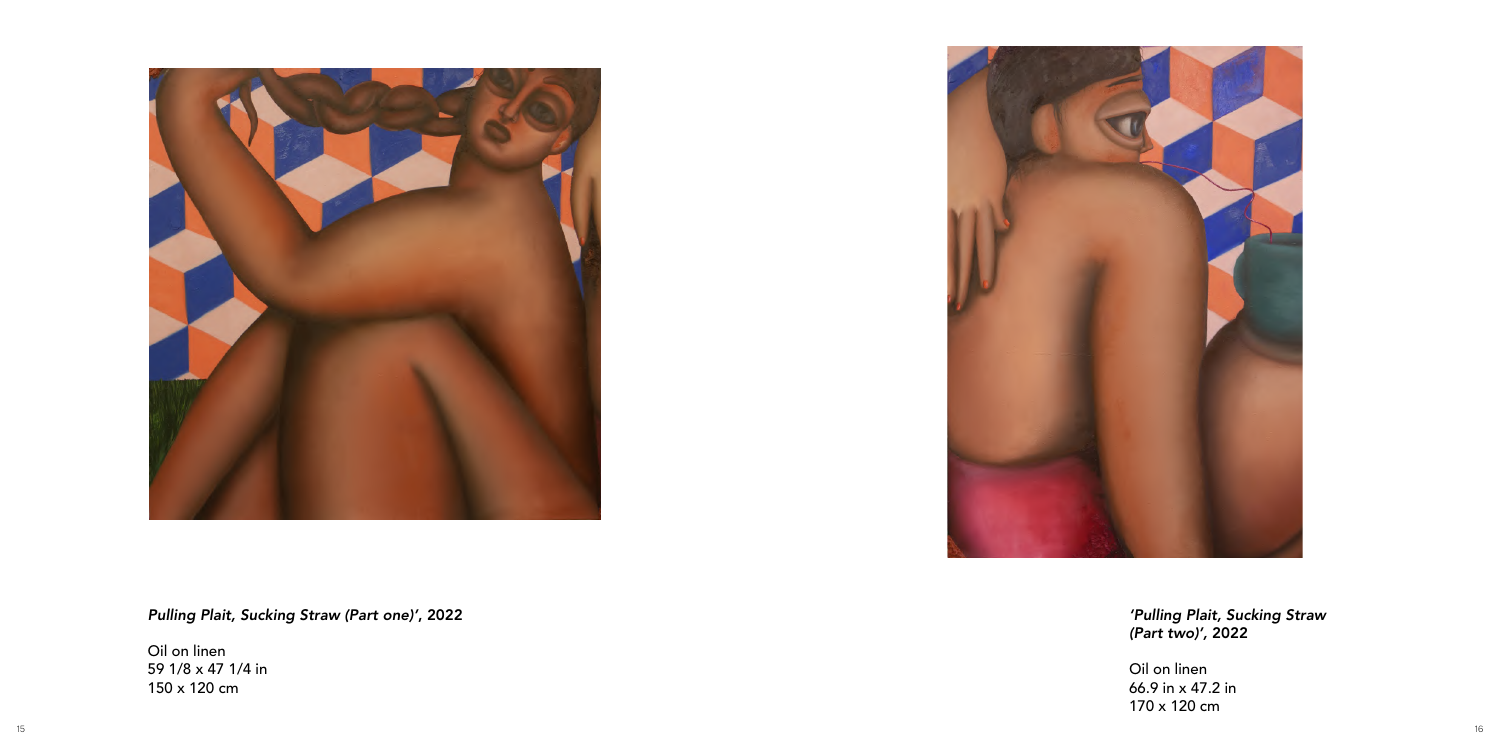## *Chewing Sunglasses*, 2022

Oil on linen 59 1/8 x 39 3/8 in 150 x 100 cm

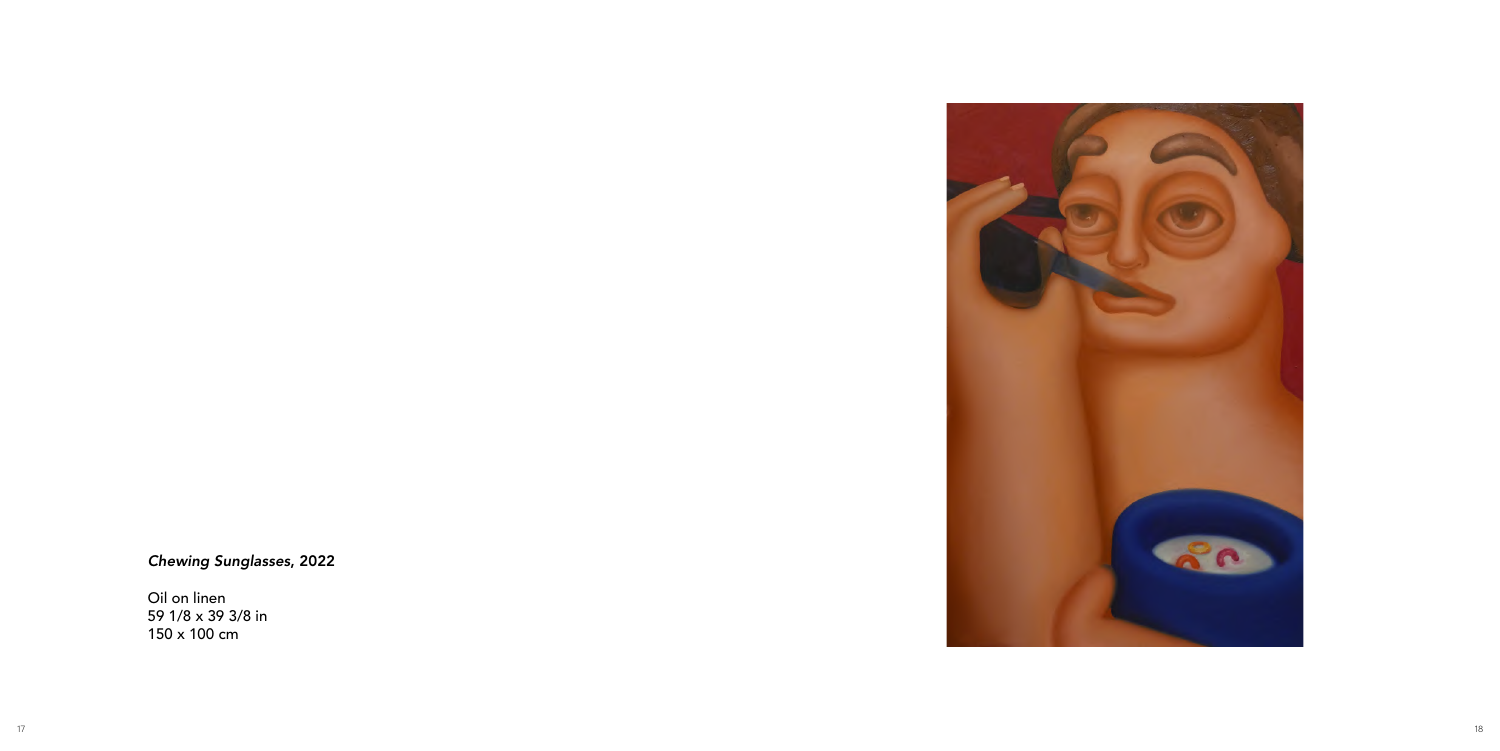

*Cropped Blue Figure,* 2022

Oil on linen 35 3/8 x 35 3/8 in 90 x 90 cm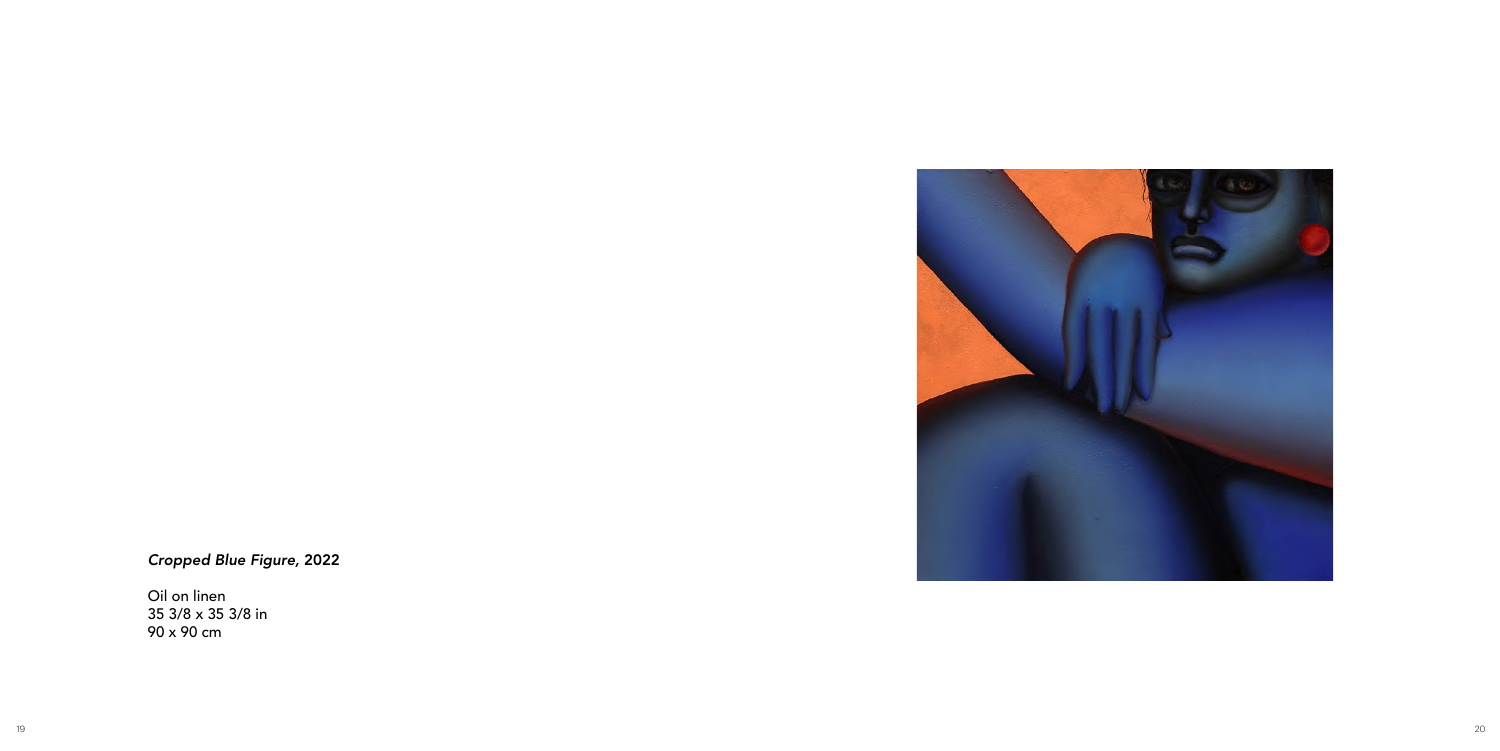

#### *Pink Bubbles,* 2022

Oil on linen 70 7/8 x 51 1/8 in 180 x 130 cm (Diptych part one: 180 x 50 cm, part two: 180 x 50 cm)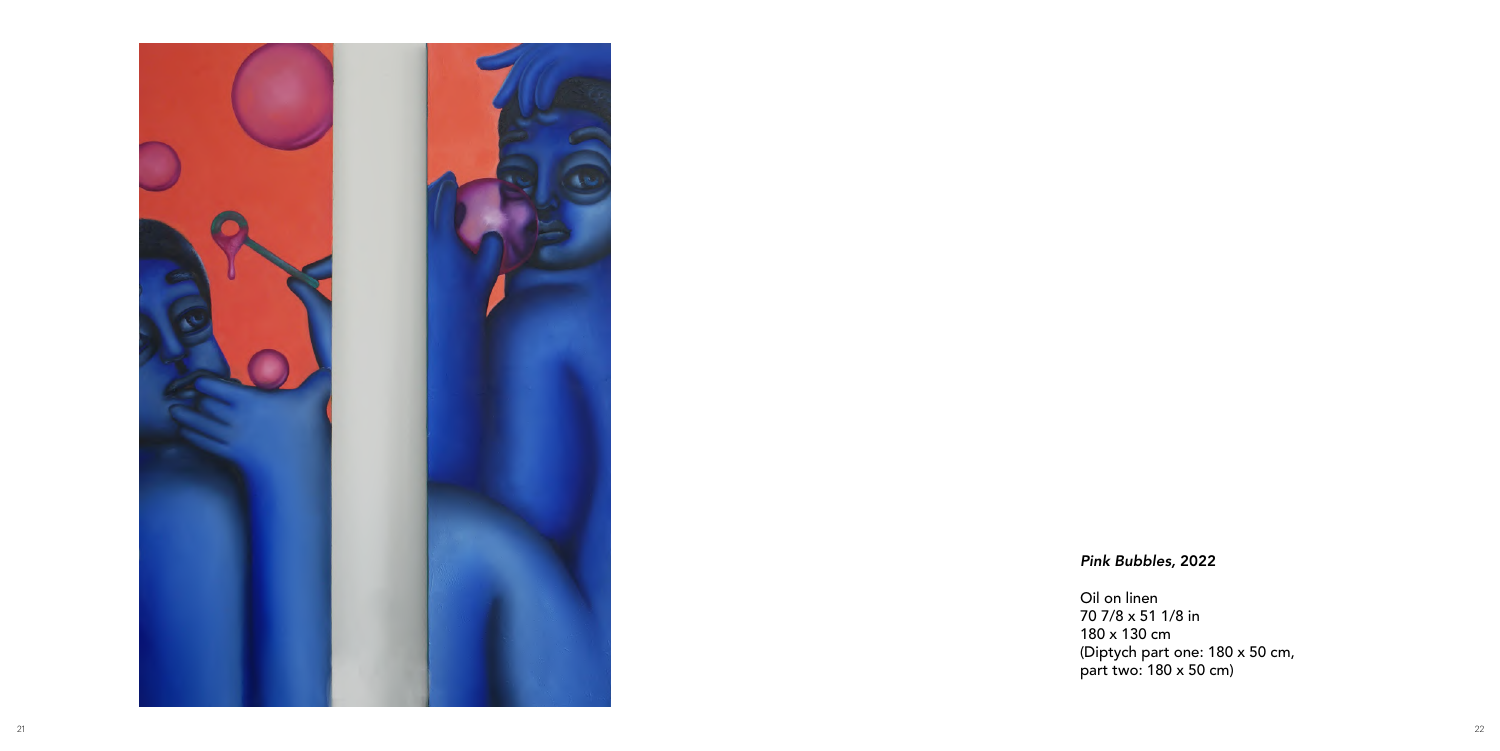*Red Figure with Fan,* 2022



Oil on canvas 150 x 100 cm

59 1/8 x 39 3/8 in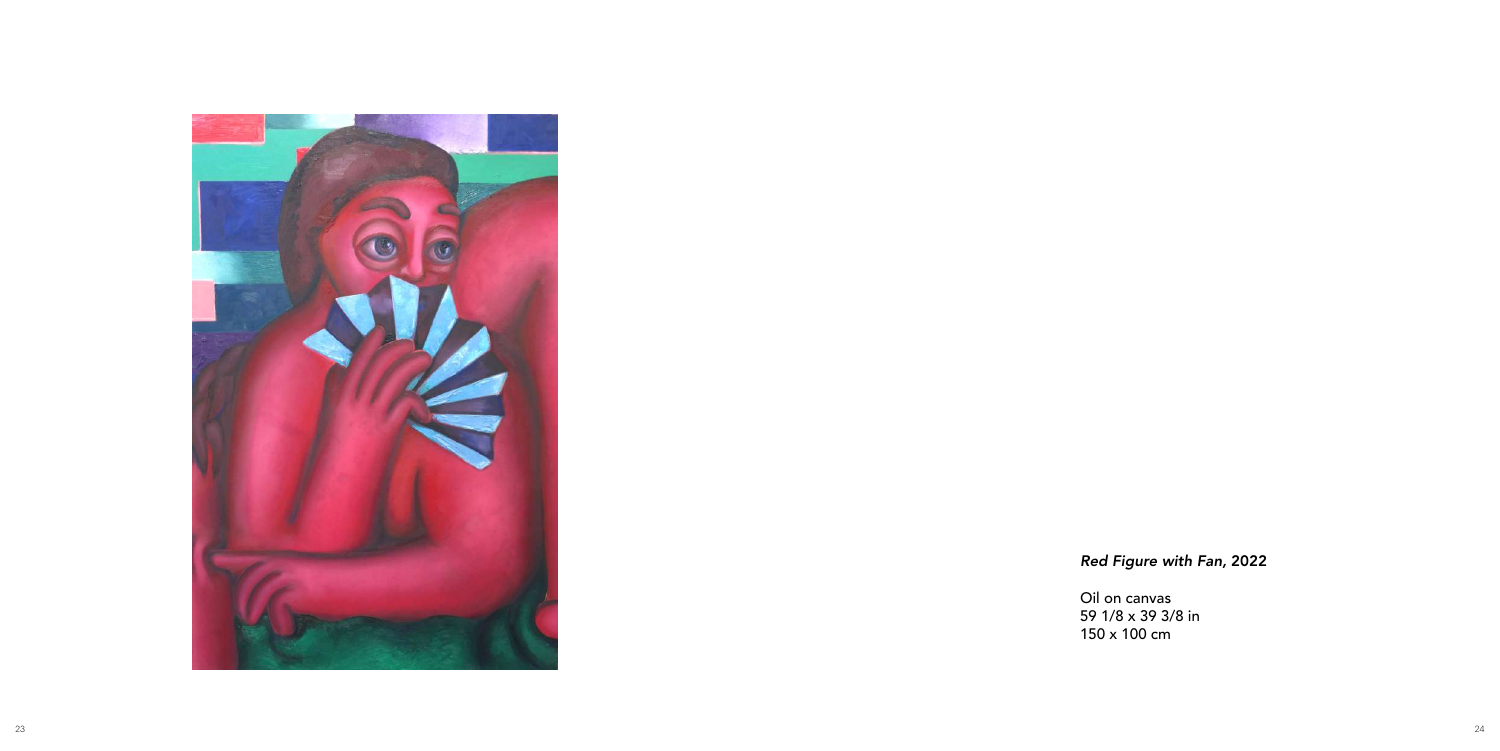This catalogue was produced by JD Malat Gallery for the exhibition 'Eyes Closed, Wide Open' by Georgia Dymock.

info@jdmalat.com

30 Davies Street, London W1K 4NB + 44 203 746 68 30 www.jdmalat.com

Georgia Dymock, in her studio 2022 **Conservation Conservation Conservation** Copyright © 2022 JD Malat Gallery